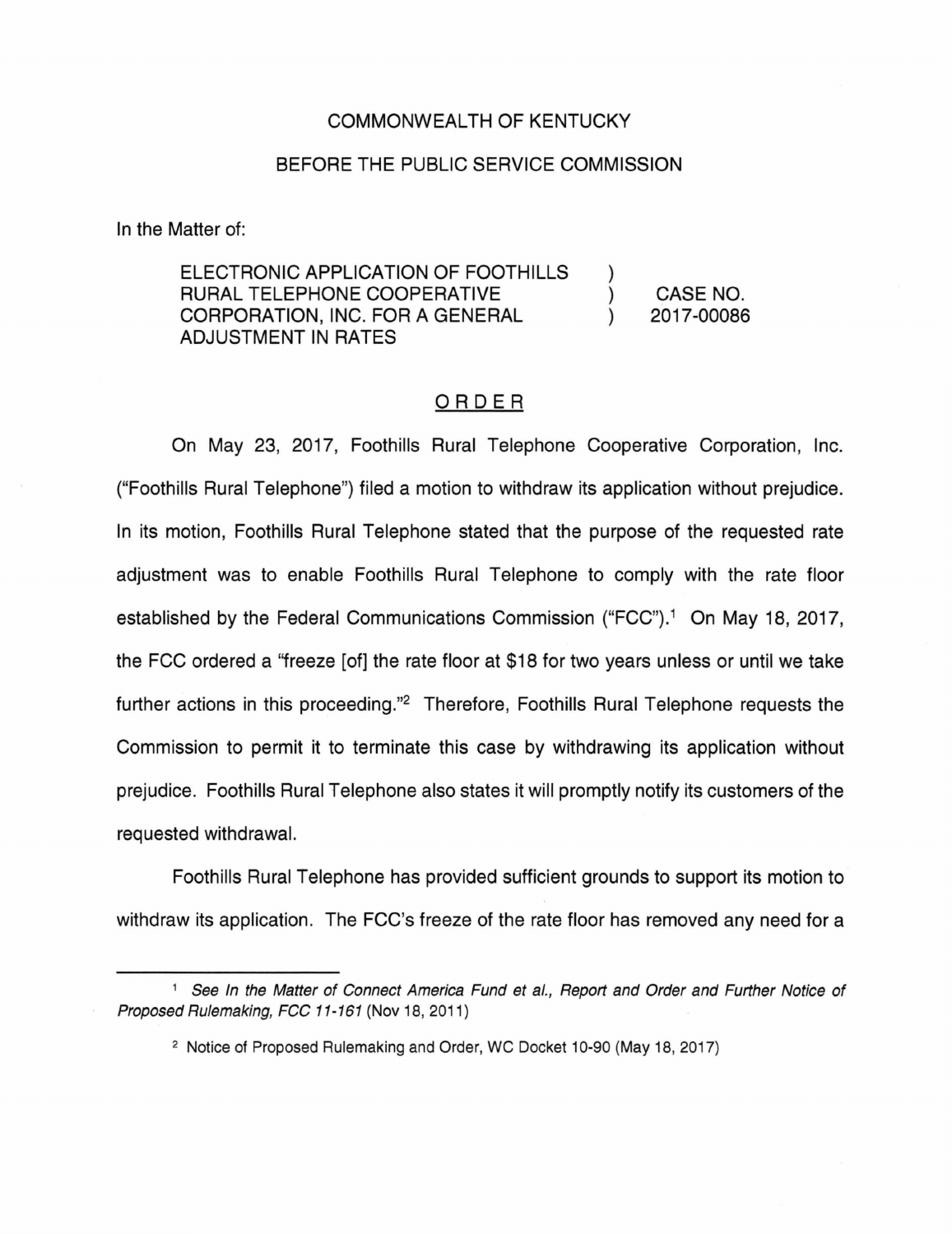rate increase in basic local exchange rates at this time. The Commission finds that Foothills Rural Telephone's motion should be granted.

IT IS THEREFORE ORDERED that:

1. Foothills Rural Telephone's request to withdraw its application without prejudice is granted.

2. This case is closed and removed from the Commission's active docket.

By the Commission



**ATTEST:**  $A$ 

Executive Director

Case No. 2017-00086